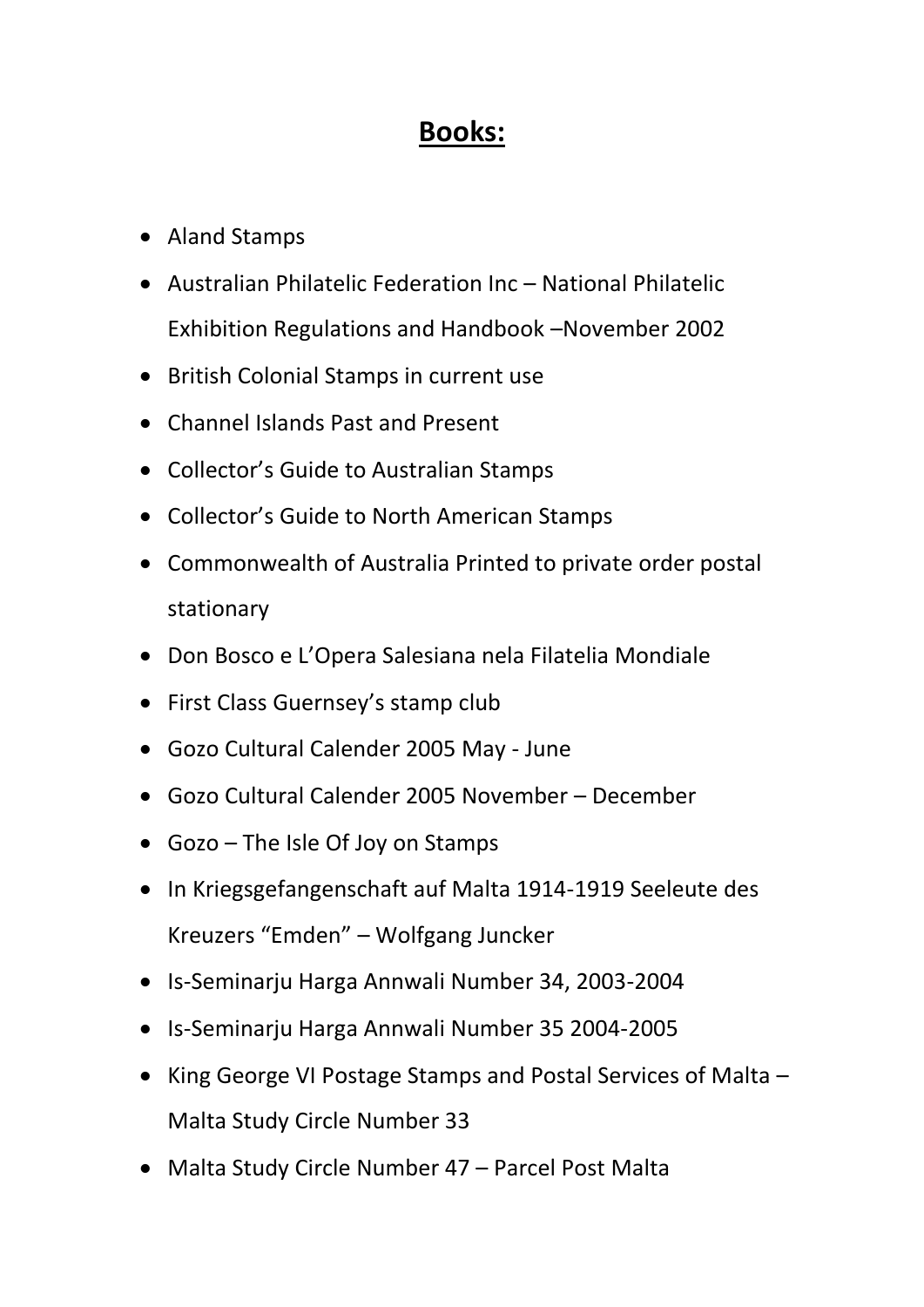- Malta Study Circle Paper 24A
- Malta Study Circle Rules
- Malta The Stamps and postal History 1576-1960
- Maltex 2002 Malta Philatelic Society Philatelic Exhibition 8-10 November 2002
- Manx Stamps Information Booklet Isle of Man
- Pictorials 1899-1922 Study Paper 32
- Postal Arrangements Gozo Regulations and Instructions for the Detached Post Officers and Letter Carriers 1887
- Principality of Liechtenstein, Postal Stamps and Postal History
- The Asia Pacific Exhibitor Australian Philatelic Federation Inc Exhibiting regulations and guidelines FIP and Apf Classes April 2000
- The Asia Pacific Exhibitor National Exhibitions The Jury its Leadership and Procedures December 1999
- The Commemorative and First Day Postal Markings of Malta 1923-99 Number 7
- The European Union Map
- The Malta Postcards Malta Study Circle Paper 52
- The Maltese Picture Postcards of George Furst Malta Study Circle Paper 51
- The Postal History of Malta 1939-1945 Malta Study Circle